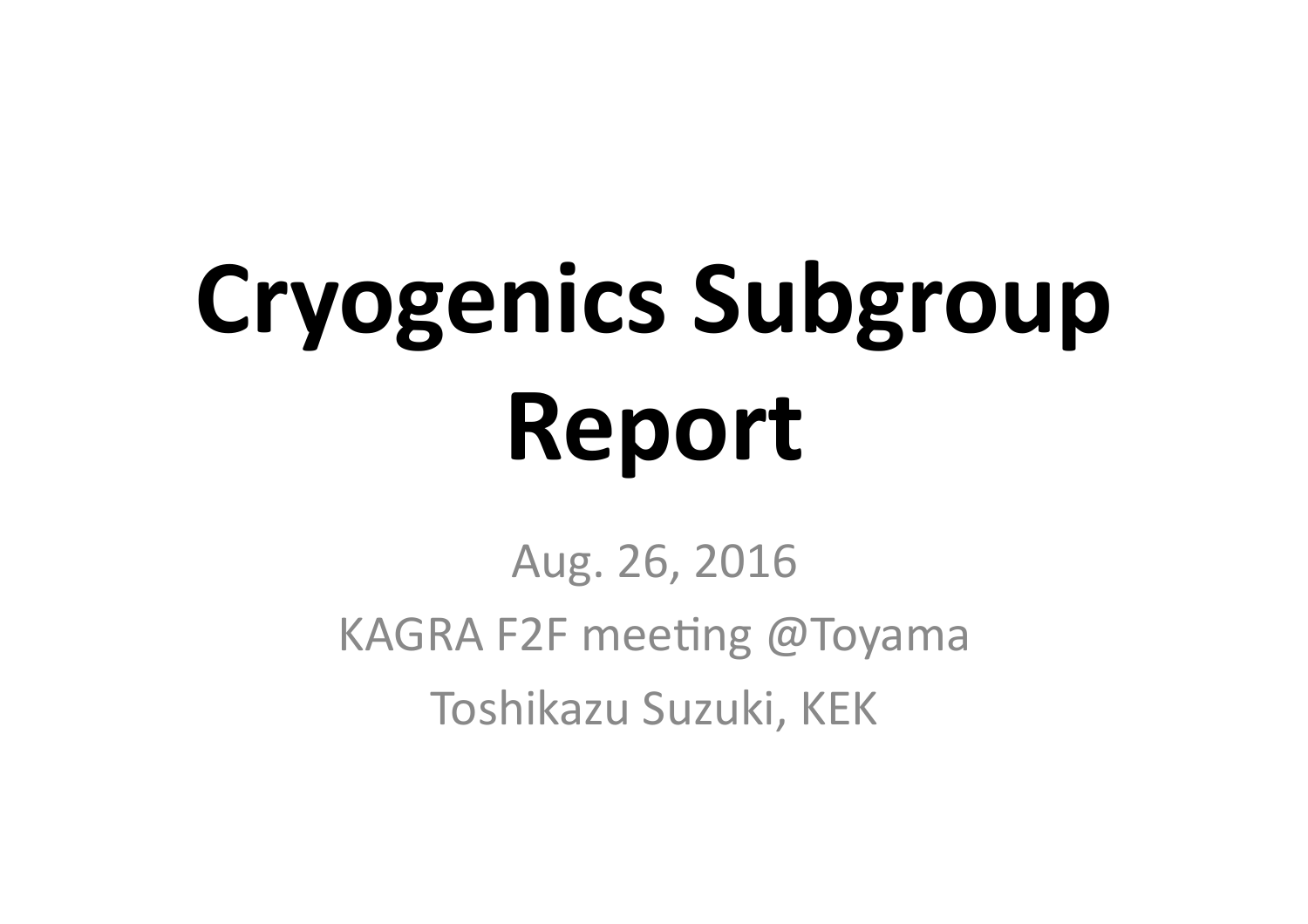### **KAGRA Cryogenics subGroup**



**Takayuki TOMARU** *Chief KEK, Assoc. Prof.*



**Kieran CRAIG** *Cryogenic Payload ICRR, PD*



**Nobuhiro KIMURA Cryostat sub-chief** *KEK, Assoc. Prof.*



**Takafumi USHIHBA**  *Cryogenic Payload U-Tokyo, PD*



**Kazuhiro YAMAMOTO** *Cryo-Payload sub-chief ICRR, Assist. Prof.*



**Yuki Inoue** *Cryogenic Payload AS, PD*



**Toshikazu SUZUKI** *Cryostat, Payload KEK, Prof.*



**Helios VOCCA**   *HCB, Perugia U, Assist. Prof.*



**Rahul KUMAR** *Simulation, Payload KEK, PD*



**Suguru TAKADA**  *Cryogenics NIFS, Assist. Prof.*

#### *Students*



**Hiroki TANAKA** *Cryo-Payload, Q ICRR, D1*



**Takahiro MIYAMOTO** *Cryo-Payload ICRR, D1*



**Tomohiro YAMADA**  *Cryo-Payload ICRR, M1*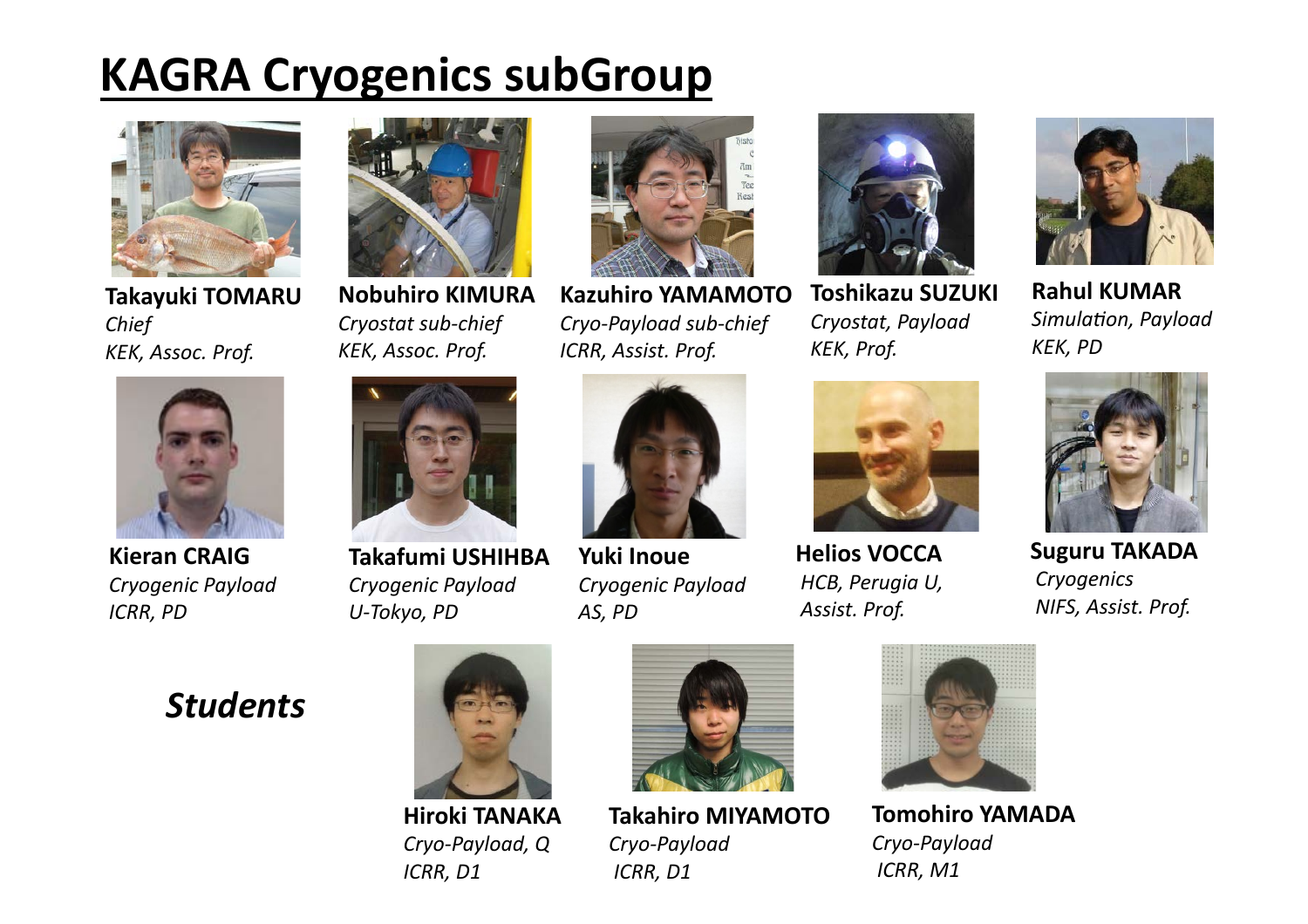#### *Technicians*



**Shinichi TERASHIMA** *Machining KEK, Technical Staff*

Yoshikazu. NAMAI *Welding, KEK Technical Staff*



**Ayako UEDA** *Exp. Assistant, KEK Technical Staff*



**Ayako HAGIWARA** *CAD KEK, Technical Staff*

#### *New KEK GW group members*



**Kazunori Kohri Theory, KEK, Assoc. Prof.** 



**Yoshihiro SATO** *Vacuum, KEK, Engineer*



**Sakae ARAKI** *Survaying, KEK, Engineer*

*Ioka-san has head-hunted to Kyoto Univ. ….*

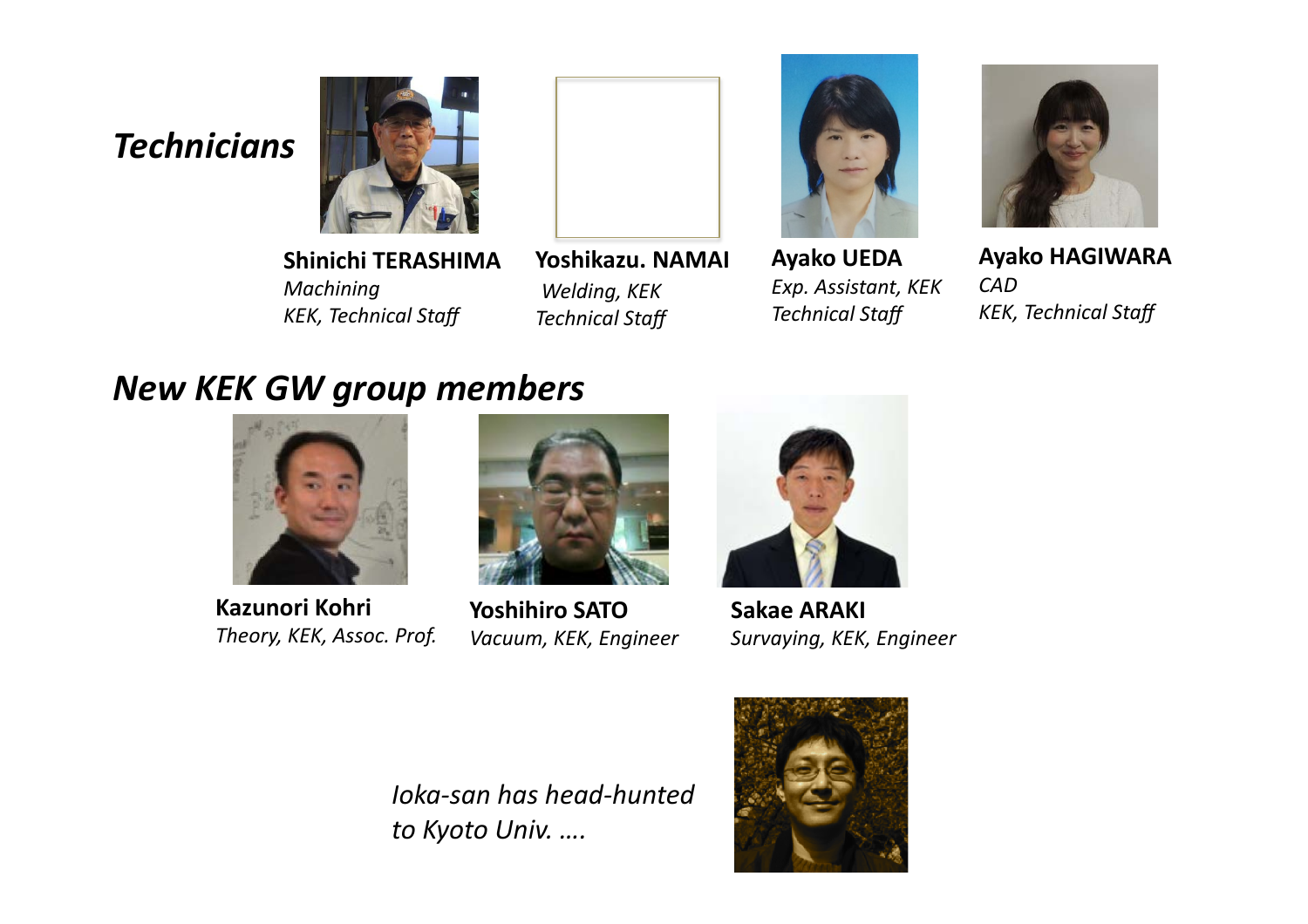# **Progress of CRY in this half year**

- $1<sup>st</sup>$  cryo-payload (w/o platform) was fabricated.
- $2^{nd}$  -3<sup>rd</sup> cryo-payload w/o PF is under fabricating.
- Platform design is (almost) completed.
- Control of cryo-payload is under performing.

#### *→ Rahul*

• Hydro-Catalysis Bonding btw prototype sapphire mirror and sapphire ears is done. → **Kieran** 

- EXC and EYC cryostats installation and assembling were done. We starts process of cooling tests for both ends.
- Piping, cabling and DAQ are under preparing.

# *→ Suzuki*